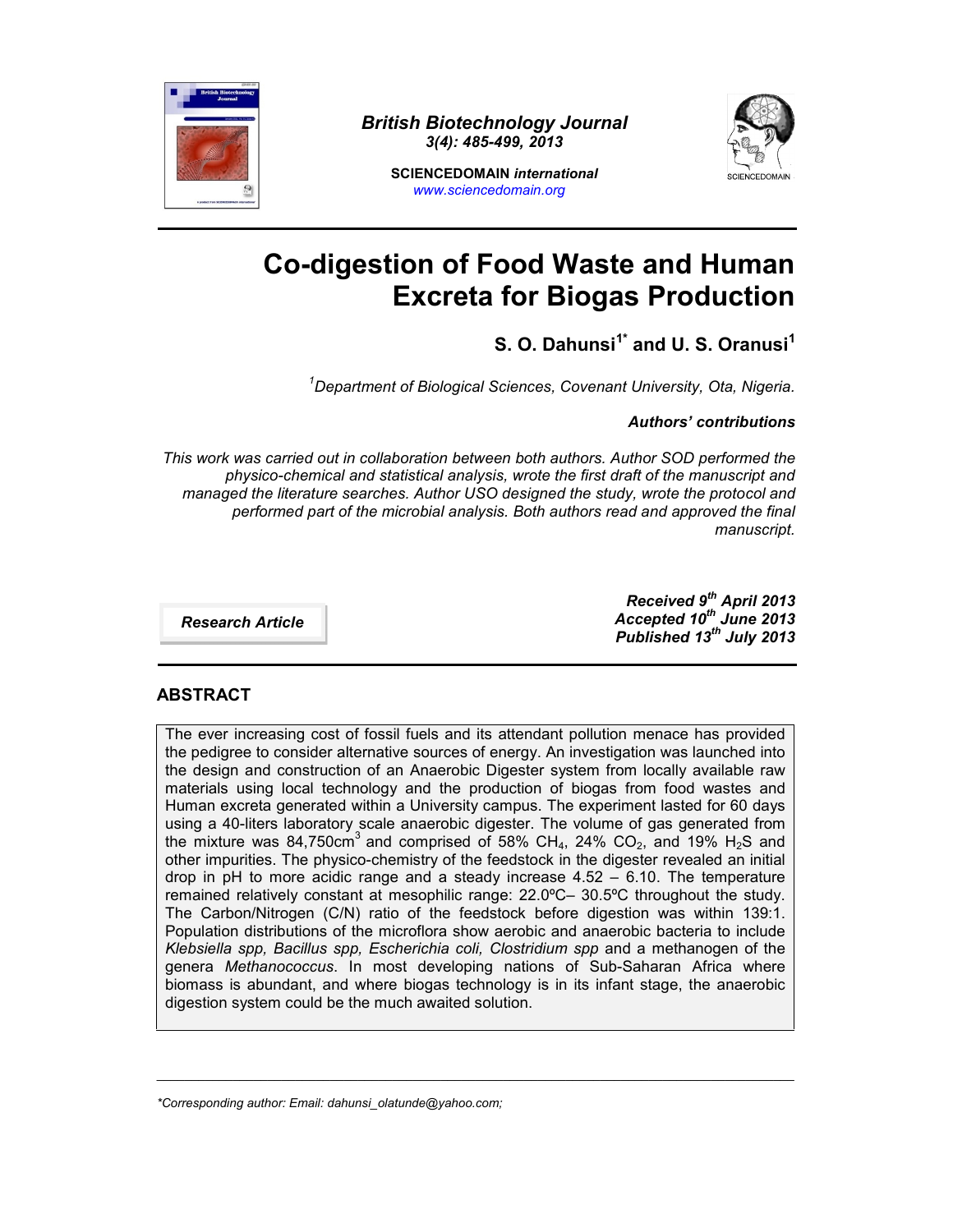*Keywords: Anaerobic digestion; biogas; co-digestion; eco-friendly; methane; mesophilic digestion.*

#### **1. INTRODUCTION**

The world is currently moving from petroleum-based to a bio-based global economy, in this instance, biological wastes, which is usually seen as low-valued materials, are now being transformed from high volume waste disposal environmental problems to constituting natural resources for the production of eco-friendly and sustainable fuels [1]. Biological wastes contains high level of cellulose, hemicelluloses, lignin, starch, proteins, and lipids, these are good options for the biotechnological production of liquid biofuels without having interference with the ever-growing need for world's food supply [2].

Biogas digester technology is spreading fast in Asia and other continents but utilization in Sub-Saharan Africa has so far been slow, despite significant individual, institutional, national and international efforts to support technology adoption [3,4,5]. The slow pace of development of biogas technology in Africa has been attributed partly to shortage of raw materials to feed the digester, due to poor infrastructural development in animal rearing and plant cultivation [6].

In Africa, water pollution and access to energy resources present challenges to human health, environmental health, and economic development. According to [7], less than 10% of the population of 21 sub-Saharan African countries have access to electricity. The need for alternative renewable energy sources from locally available resources cannot be over emphasised. Besides, the alarming population explosion in Africa and its concomitant effect on natural resources due to increased woodfuel/charcoal fuel production and consumption [8,9] is not sustainable in the long term. Therefore, any reduction in woodfuel consumption as a result of biogas production might be expected to have favorable effect on reduction in deforestation.

Due to the limited nature of fossil resources, oil price is vulnerable to increase as from now on. Recent global increase in the price of fuels coupled with the upsurge in the Nigerian oil and gas industry proves that the above is true. Even though Nigeria is an oil and gas producing nation, the country faces a severe energy crisis because of continuous supply disruptions. Nigeria's centralized oil and gas distribution networks are easy targets for rebels, energy hackers and criminals [10]. Also, climate change issue is becoming more and more serious, and thus there has been a global movement toward reduced use of fossil resources.

Energy is a basic tool for development. Developing countries like Nigeria face added dilemmas regarding environmental protection due to their heavy dependency on biomass and fossil fuel. Adaramola and Oyewola, [11] opined that Nigeria is endowed with huge resources of conventional energy resources (crude oil, tar sands, natural gas and coal) as well as reasonable amount of renewable energy resources (e.g. hydro, solar, wind and biomass). Most of the developing nations are facing serious shortage of fuels, the most commonly used fuel being wood fuel. According to Nepalese 2001 population census, 65 percent of 4.17 million Nepalese households are using fuel wood for cooking purposes. As a result, 5.4 million tons of fuel wood is being burnt annually [12]. The case in Nigeria is not different.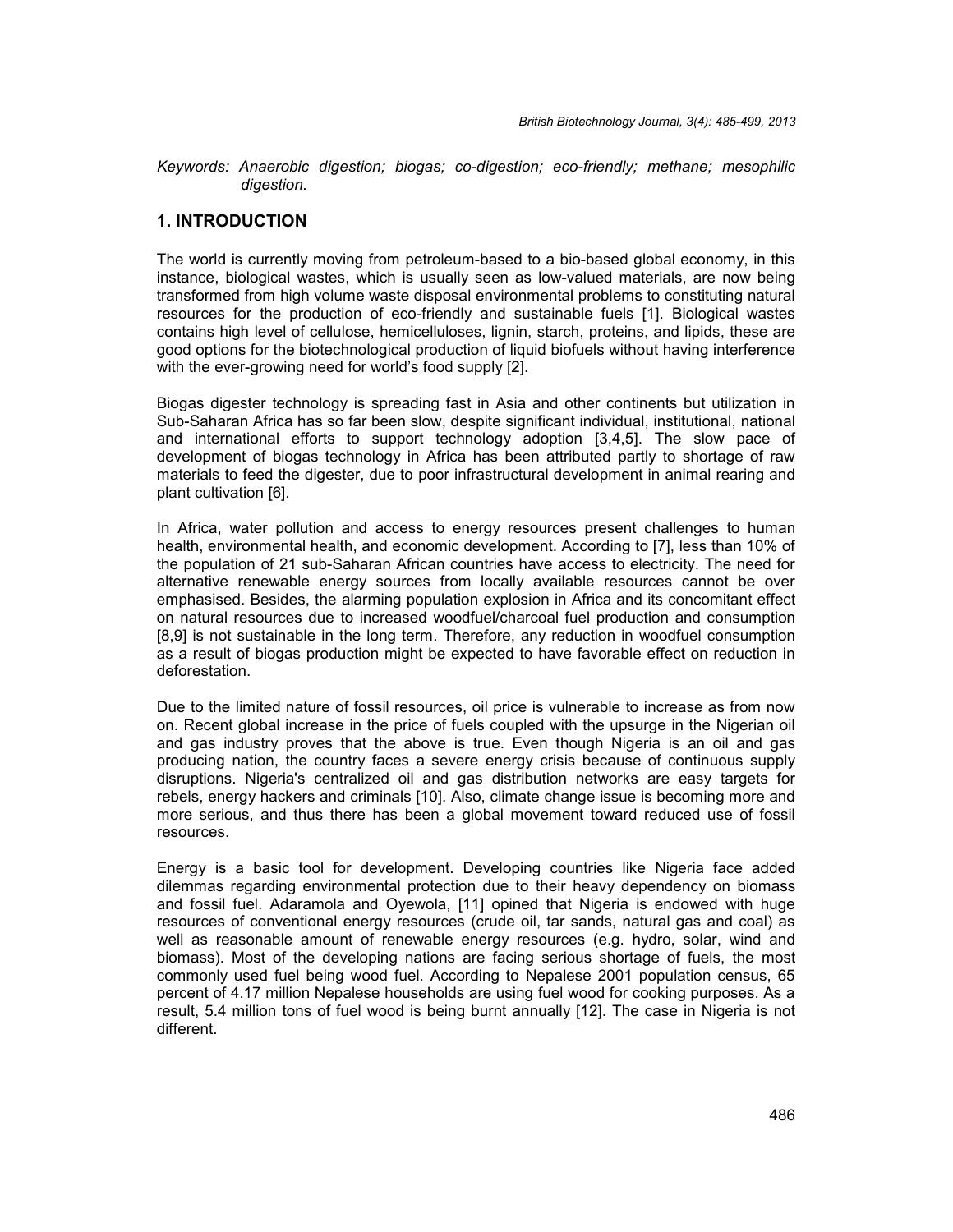A biogas plant or latrine when successful is an appropriate and sustainable method to deal with human or animal waste. This system produces two extremely useful products from the waste: biogas and slurry. Using biogas for cooking and lighting reduces the strain on the environment by decreasing the use of biomass and the production of greenhouse gases (as methane that is produced normally from manure is now captured and used). The biogas system also provides a barrier protecting ground water from contamination from untreated waste [13]. To save the environment from further deterioration and also supplement the energy needs of the rural populace, a strategy incorporating local resources and new technology as biogas technology can be effectively utilized [14]. More so, with the declining quantity of fossil fuels it is critical today to focus on sustained economic use of existing limited resources and on identifying new technologies and renewable resources, e.g., biomass, for future energy supply [15].

Biofuels will be increasingly used to replace some of fossil fuel for our sustainable future [16,17]. Alkan-Ozkaynak and Karthikayan, [18] has demonstrated a high yield of biogas from the anaerobic digestion of corn stillage. Anaerobic digestion with the addition of co substrates, i.e. co-digestion, has been considered an effective, low-cost, and commercially flexible approach to reduce process limitations and improve methane yields [19].

In Nigeria, research into biogas technology and its practical application is on-going, though, has not really received the deserved attention. Lack of adequate funding from government and sponsorship by individuals or corporate bodies has hindered the development of this technology in Nigeria [20]. The identification of feedstock substrate for an economically feasible biogas production in Nigeria, to include water lettuce, water hyacinth, dung, cassava leaves and processing waste, urban refuse, solid (including industrial) waste, agricultural residues and sewage have been made [21,22,23,24]. Many other raw materials available in Nigeria have been critically assessed for their possible use in biogas production by [25]. They include refuse and sewage generated in urban areas, agricultural residues and manure. It was concluded that poultry manure generated in Nigerian homes and in commercial poultry farms could be economically feasible substrates for biogas production. The potential to utilize poultry, cow and kitchen wastes for biogas production was demonstrated by other workers including [26,27,28,29,30,31]. Atuanya and Aigbirior, [32] reported the feasibility of biogas production using a UASB reactor of 3.50 L capacity.

Seeding of co-digested pig waste and cassava with wood ash was reported to result into significant increase in biogas production compared with unseeded mixture of pig waste and cassava peels [33]. Fariku and Kidah, [34] reported good biogas production from anaerobic digestion of waste shells of *Lophira lanceolata* fruit. The potential use of local algal biomass for biogas production in Nigeria was recognised by [35]. Odeyemi, [36] compared four other substrates, namely *Eupatorium odoratum*, water lettuce, water hyacinth and cow dung as potential substrates for biogas production. *Eupatorium odoratum* gave the highest yield of biogas and cow dung was the poorest substrate. He concluded that *E. odoratum* was a cheap source of biogas in Nigeria because of its luxuriant and ubiquitous growth. These laboratory studies demonstrated the potential of biogas production from agricultural waste, industrial and urban waste and animal waste in Nigeria.

Numerous health problems have been reported to be associated with spread of human and animal waste. Human waste can leach into ground water from a functioning pit toilet, contamination of groundwater and reservoirs by running storm water and flash floods can result in significant sporadic pollution events, and the type of contamination includes enterobacteria, enteroviruses and a range of fungal spores [37]. Cattle slurry is known to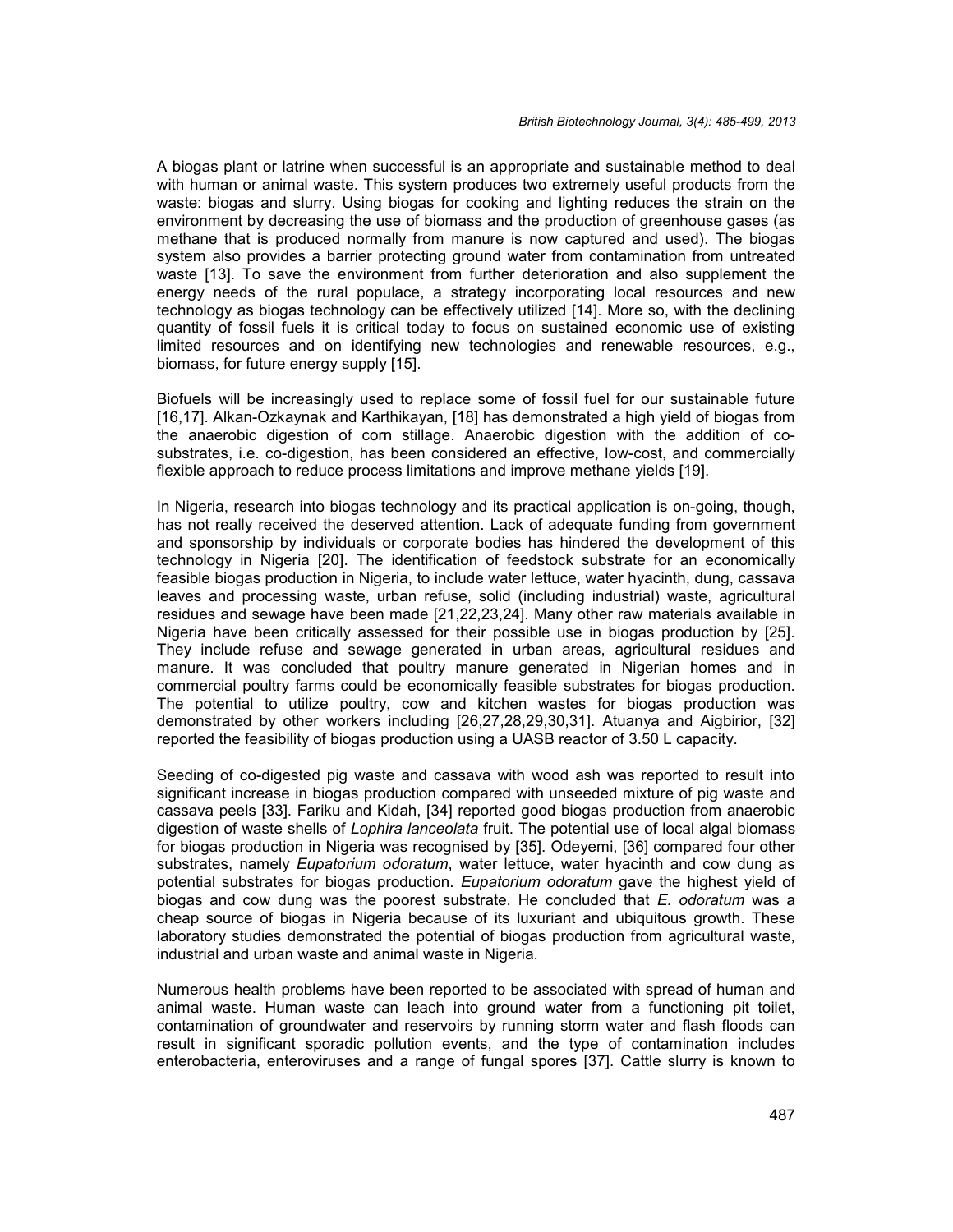introduce a range of pathogens including *Clostridium chavoie* (black leg disease), *Ascaris ova*, *E. coli* and *Salmonella spp*. as reported in cow dung slurries in Bauchi state, Nigeria and in poultry wastes in Cameroon [38,39]. Pathogen prevalence in the environment is affected by local climate, soil type, animal host prevalence, topography, land cover and management, organic waste applications and hydrology [40,41,42,43,44]. Installation of biogas digesters has potential to reduce the risks of encountering these pathogens if operated properly. The objective of this project therefore is to create a sustainable solid waste management system that supports greenhouse gas (GHG) emission reduction by the co-digestion of food waste and human excreta for biogas generation. The choice of these substrates was due to the fact that they are the most commonly generated wastes in every home in the country and also because the previous biogas researches in Nigeria have mostly focused animal wastes (cow dung, piggery wastes and chicken droppings) without any emphasis on human excreta or its co-digestion with other substrates. This is the first documented pilot scale attempt to use human excreta for biogas in Nigeria.

# **2. MATERIALS AND METHODS**

#### **2.1 Digester Design**

A 40 liter Laboratory scale anaerobic digester was constructed at the Covenant University metal fabricating workshop. The digester was constructed using galvanized metal sheet (35cm in diameter and 53cm high) using a combination of the Karki's Biogas model and the separate floating gas holder system while the cylindrical shape was adopted to enhance better mixing. It was designed to have two handles for easy carriage, three openings; one for slurry inlet, the second serving as gas outlet whiles the third is the thermometer holder for temperature measurement. The gas produced in the digestion chamber was collected in the gas collection chamber by downward displacement of water (acidified water) as shown in Fig. 1.



#### **Fig. 1. Schematic View of the digester set up**

*1. Digester Body; 2. Feedstock Inlet pipe; 3. Effluent Outlet pipe; 4. Hose from digester to gas holder; 5. Gas holder; 6. Water Jacket ; 7. Rule; 8. Hose to gas cooker; 9. Gas cooker.*

#### **2.2 Sample Collection and Treatment**

Carbohydrate food wastes (boiled yam, bread crumbs, boiled maize, boiled rice and boiled cassava products) were collected from the Covenant University Cafeteria and excreta was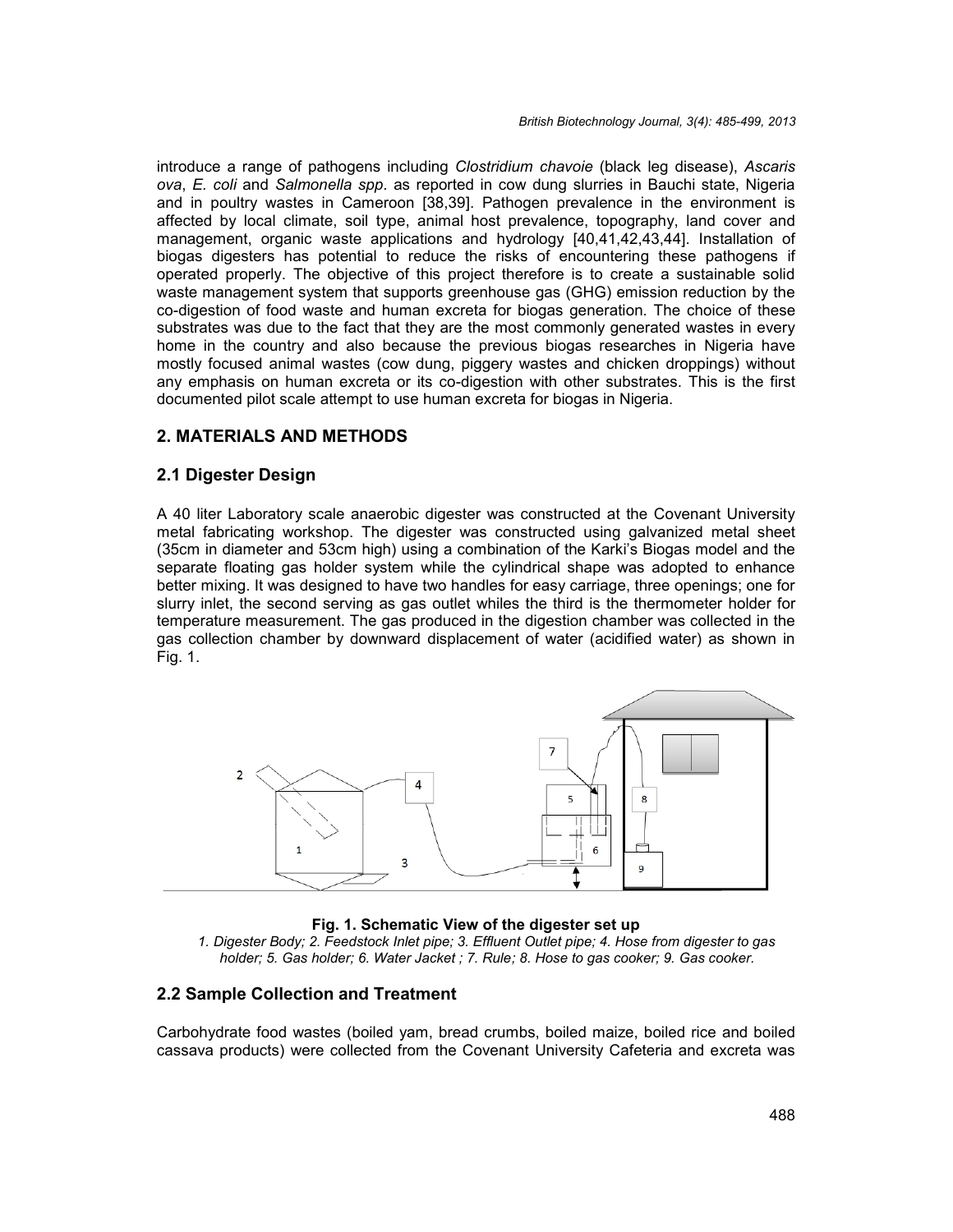obtained from the student's hall of residence (15 male students were placed on special diet containing the afore-mentioned carbohydrate products only and were strictly monitored for 7 days with little protein supplements from beans and beef). Prior to the commencement of the experiment, the food wastes was thoroughly homogenized using a blender (BLG-401-18N) to achieve minimal particulate size suitable for easy digestion and then mixed evenly with the excreta in constant agitation. The mixture used was a combination of 12kg of food wastes and 3kg of excreta as seed material. This was further mixed with water in a 1:1 w/v to make approximately final 30 liters slurry that was fed into the digester. The experiment was allowed to run for 60 days in continuous fermentation during and after which the following was carried out:

- Volume of gas produced was recorded daily.
- The temperature of the digester content was taken twice daily.
- The pH of the digester content was taken weekly.
- Weekly collection of samples for the isolation and assessment of the microbial population causing the bio-conversion at different stages.
- Measurement of the retention time i.e time between the commencement of gas production and termination of the experiment.
- Measurement of the amount of gas produced at the end of the experiment.
- Analysis of the gas to separate it to its different components.
- Physico-chemical analysis of the digester content after the termination of the experiment.
- Concentration of the digested substrate to form bio- fertilizer.

#### **2.3 Sample Analysis**

The physical and chemical composition of the feedstock was evaluated before and after digestion using standard procedures [45]. Parameters analyzed includes organic carbon, moisture content, total solids, total nitrogen, ash content, biochemical oxygen demand (BOD) and chemical oxygen demand (COD).

Total organic carbon was determined by the direct method using the DRB200 reactor. The pH of the sample was maintained at 2 using 0.2 M hydrochloric acid HCl for the expulsion of carbon dioxide. For the moisture content, the samples were dried in moisture dish in an oven at 105ºC until constant weights was obtained. Pre-dried samples obtained from moisture content analysis were ashed in furnace at 550ºC overnight to determine the ash content of the samples. The convection oven method was used to determine the total soilds in 4 grams of the slurry sample. Total nitrogen was determined according to the kjeldahl method using the kjeltec system 1002. The BOD test was performed using a dissolved oxygen test kit. The BOD was determined by comparing the DO level of the sample taken immediately with the DO level of sample that was incubated in complete darkness at 20<sup>o</sup>C for 5 days. For the COD measurement, Organic and oxidizable inorganic substances in the sample were oxidized by potassium dichromate in 50% sulfuric acid solution at reflux temperature. Silver sulfate was used as a catalyst and mercuric sulfate was added to remove chloride interference. The excess dichromate was titrated with standard ferrous ammonium sulfate, using orthophenanthroline ferrous complex as an indicator.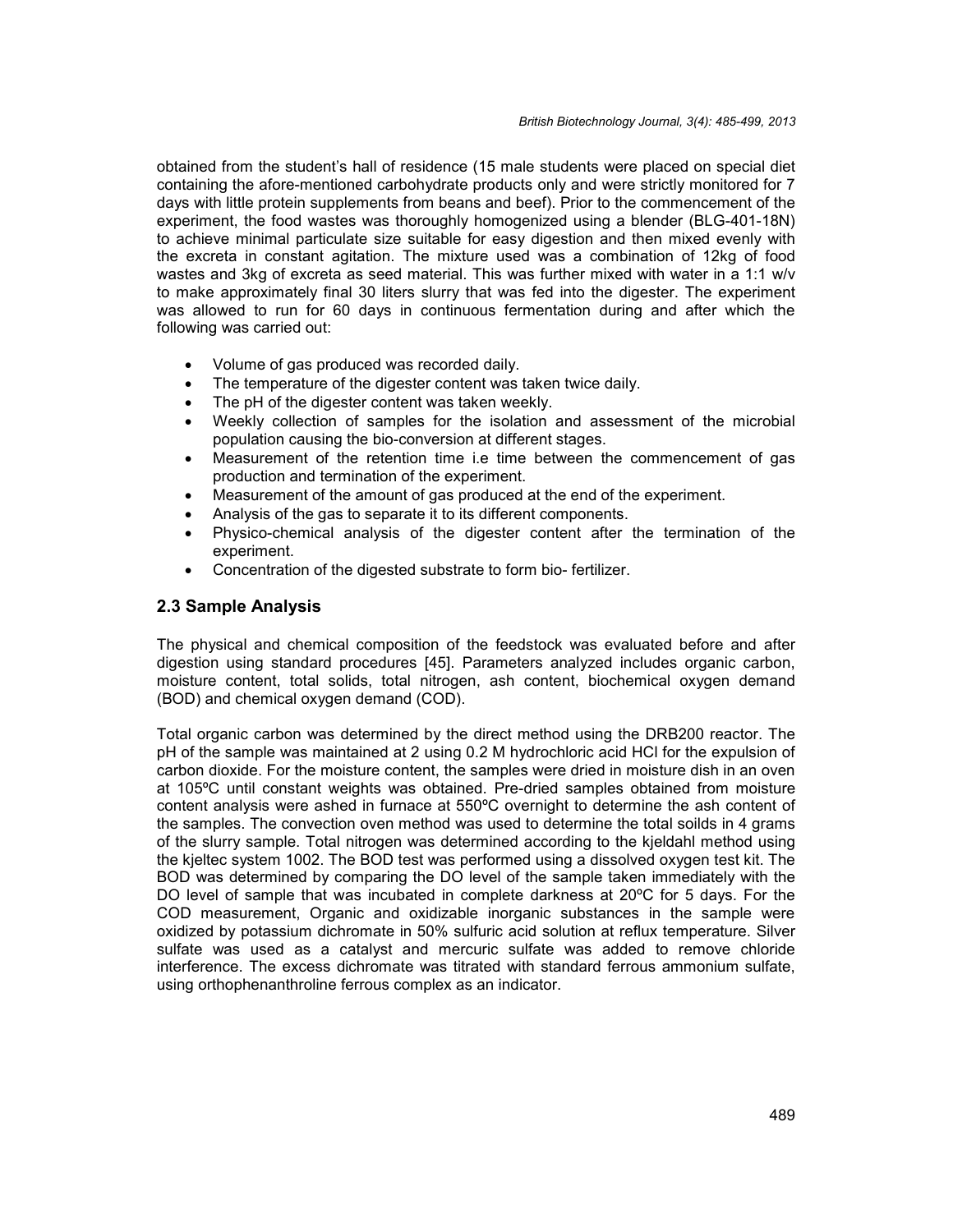#### **2.4 Isolation and Assessment of Microbial Populations**

The microbial species in the digester were enumerated by standard plate count technique using 0.1 ml aliquots of appropriate dilution pour plated onto Nutrients agar, MacConkey, Eosin Methylene Blue agar and Fastidious Anaerobic agar for bacteria. Potato Dextrose agar (PDA) plus Chloramphenicol was used for fungi isolation and enumeration. Nutrient agar, MacConkey and EMB agar plates were incubated at 37ºC for 24 – 48 h, PDA plates were incubated at room temperature for  $3 - 5$  days while Fastidious Anaerobic agar plates were incubated in an anaerobic jar (Oxoid) containing a moistened pack of gas generating kit (Bio-oxoid) at 37ºC for 7 days. Individual colonies were purified and identified by morphological and biochemical techniques [46]. In the case of fungal isolates, the microscopic and macroscopic features of the hyphal mass, morphology of cells and spores, nature of the fruiting bodies, among other criteria were used for identification [47].

# **2.5 Analysis of Gas to Evaluate its Contents**

In the absence of a gas analyzer, the constituent determination of the produced biogas was carried out using an approximate method, which was developed at the Sokoto Energy Research Centre, Usmanu Danfodio University, Sokoto [20]. Since the major constituents of biogas are methane (CH<sub>4</sub>) carbon dioxide (CO<sub>2</sub>) and hydrogen sulphide (H<sub>2</sub>S), the method aims at absorbing  $CO<sub>2</sub>$  and H<sub>2</sub>S, thereby leaving an almost entire methane gas.

In doing this, 25g each of potassium hydroxide and lead Acetate was dissolved in 250ml distilled water to obtain a 10% solution. Two conical flasks were washed clean, dried and securely corked at the top, with delivery tubes passing through the corks. A vacuum pump was used to evacuate the two conical flasks via the outlet tube to make them air free. The lead acetate solution was then charged into one of the flasks, while potassium hydroxide solution was charged into the second flask. The flasks were then securely sealed with araldite glue to ensure air tightness. Weights of both flasks were then measured, using an electronic scale.

A PVC rubber tube was used to connect the outlet of the flask containing lead acetate to the inlet of the flask containing potassium hydroxide, thus linking the two flasks. The same tube material was used to connect the inlet tube to the lead acetate flask to the valve on the gas bottle (cylinder where the biogas was stored). The outlet of the flask containing potassium hydroxide was then connected to the inlet of a vacuum pump, with a clip used to resist gas flow. A collecting bag was attached to the outlet of the vacuum pump. All joints were sealed with araldite glue to ensure air tightness. The valve on the gas bottle was then opened and the biogas flowed through the PVC tubes into the delivery tubes. Piping system was done such that the delivery tubes dipped into the solution, thus biogas was passed through the solutions.

As the biogas flowed, lead acetate solution absorbed  $H_2S$ , while potassium hydroxide solution absorbed  $CO<sub>2</sub>$ . The remaining unabsorbed gas was collected as methane. The gas valve was then closed and the set up was allowed to settle for 15mins. The vacuum pump was then used to evacuate the unabsorbed gas into a collecting bag which was then weighed. The set up was disconnected and weights of flask with their solutions were again taken. The difference in weights of (flask + solution) from the initial readings gave the mass of  $H<sub>2</sub>S$  and CO<sub>2</sub> absorbed; while the increase in mass of the collecting bag indicated the mass of methane in the gas. The procedure was repeated twice, in each case; fresh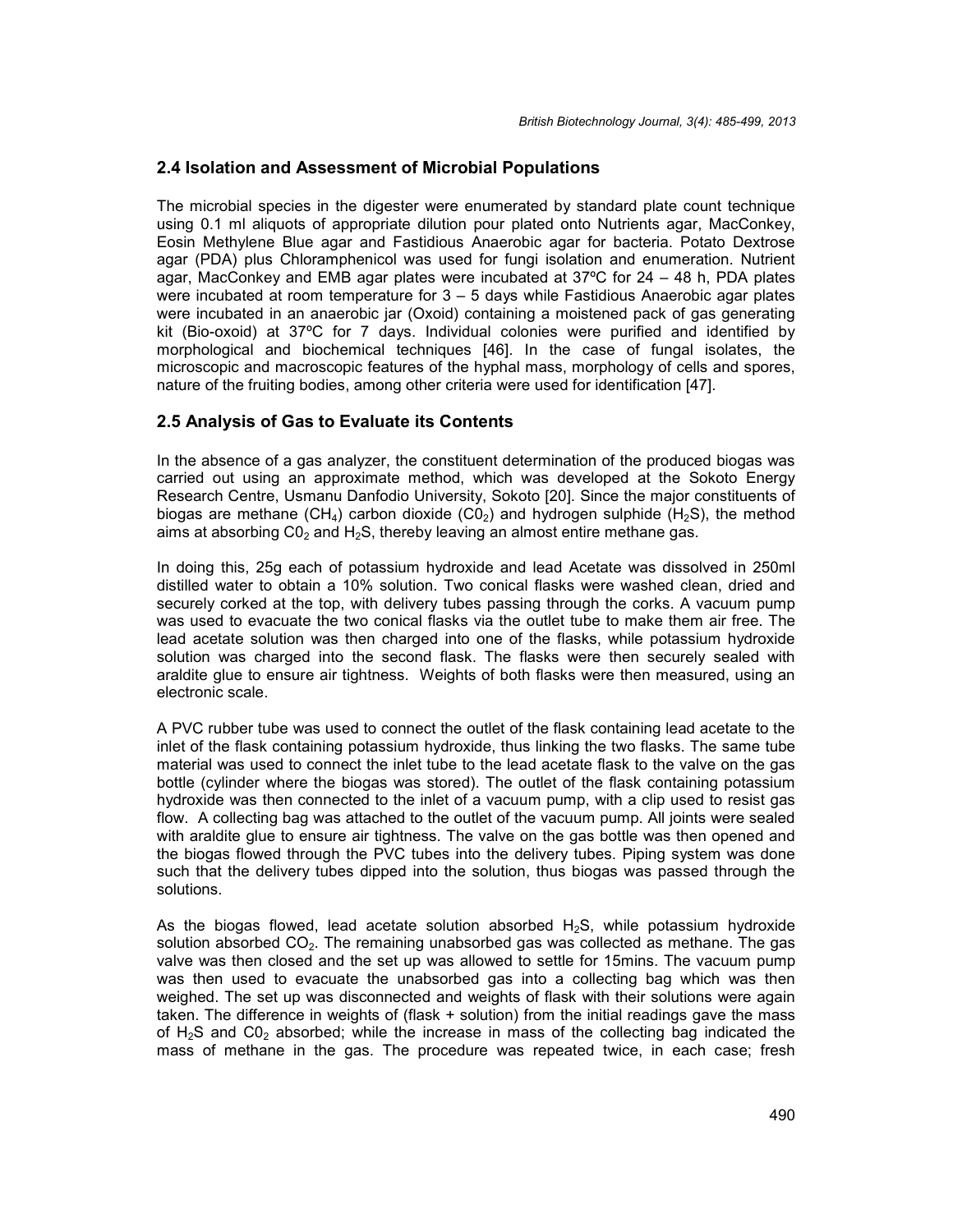

solutions of lead acetate and potassium hydroxide were prepared. The sketch for the setup is as shown in Fig. 2.

#### **Fig. 2. Sketch of gas analysis**

# **3. RESULTS**

The physico-chemical dynamics of the digester feedstock before and after the anaerobic digestion is shown in Table 1. The value obtained for BOD, COD and Ash content show a decrease after the anaerobic digestion while other parameters like total solids, total suspended solids, organic carbon and nitrogen content increased in values after the digestion process. The Carbon/Nitrogen ratio of the feedstock was 139:1.

|  | Table 1. Physico-chemistry of the digester feedstock before and after digestion |  |
|--|---------------------------------------------------------------------------------|--|
|--|---------------------------------------------------------------------------------|--|

| <b>Parameter</b>          | <b>Before</b> | <b>After</b> |
|---------------------------|---------------|--------------|
| BOD (mg/L)                | 2590.00       | 2295.00      |
| $COD$ (mg/L)              | 12986.70      | 11486.70     |
| Total solid (%)           | 6.57          | 7.38         |
| Total suspended solid (%) | 6.50          | 7.35         |
| Organic carbon (%)        | 76.75         | 76.81        |
| Nitrogen content (%)      | 0.55          | 0.63         |
| Ash content (%)           | 1.56          | 1.52         |
| рH                        | 4.52          | 6.41         |

Table 2 reveals the mean microbial count for each week of the digestion process. The count of aerobic organisms showed a decrease trend from 1.4 x  $10^8$  Cfu/ml in the first week of digestion to 1.0 x 10<sup>4</sup> Cfu/ml in the sixth week. A further steady decrease was observed till the ninth week of digestion with counts of < 10 Cfu/ml. Anaerobic count was found to have an increasing trend from 6.0 x 10<sup>4</sup> Cfu/ml in the first week of digestion to 1.2 x 10<sup>6</sup> Cfu/ml in the last week. For fungal counts, an initial increasing trend from 6.0 x 10<sup>5</sup> Cfu/ml to 9.0 x 10<sup>6</sup> Cfu/ml was observed, after which fungal counts decreased throughout the digestion process.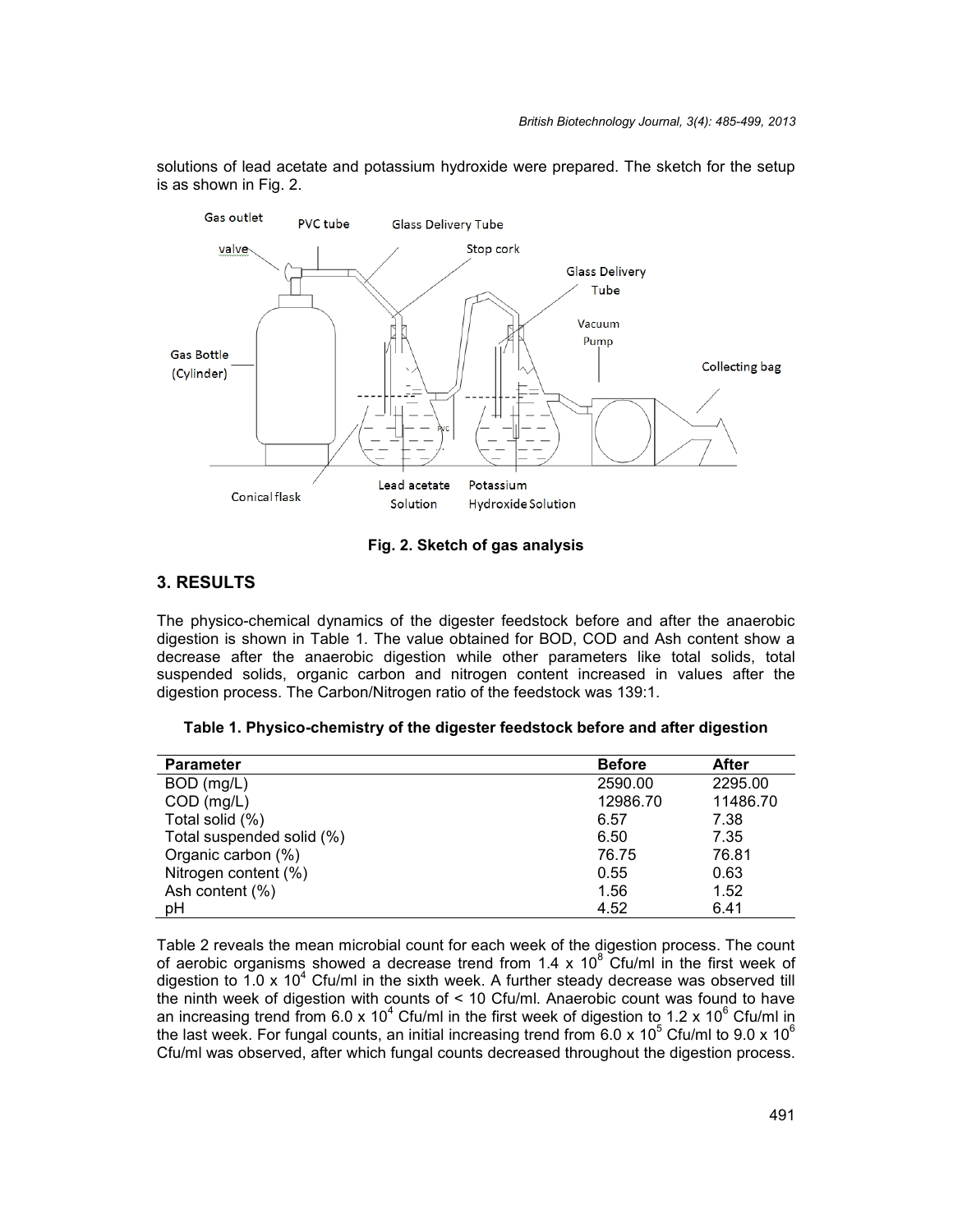There was no observable count of methanogens from the first through the fifth weeks; there was however, increased count from 5.0 x 10<sup>3</sup> Cfu/ml in the sixth week to 9.0 x 10<sup>6</sup> Cfu/ml in the ninth week of the digestion.

| <b>Week</b> | <b>Aerobes</b>      | <b>Anaerobes</b>    | Fungi               | Methanogen          |
|-------------|---------------------|---------------------|---------------------|---------------------|
|             | $1.4 \times 10^{8}$ | $6.0 \times 10^{4}$ | $6.0 \times 10^{5}$ |                     |
| 2.          | $1.2 \times 10^{7}$ | $6.8 \times 10^{4}$ | $7.8 \times 10^{5}$ |                     |
| 3.          | $1.3 \times 10^{6}$ | $8.0 \times 10^{4}$ | $9.0 \times 10^{6}$ |                     |
| 4.          | $1.0 \times 10^{6}$ | $9.1 \times 10^{4}$ | 6.2 x $10^5$        |                     |
| 5.          | $9.0 \times 10^{5}$ | $6.5 \times 10^{5}$ | $8.0 \times 10^{3}$ |                     |
| 6.          | $1.0 \times 10^{4}$ | $8.9 \times 10^{5}$ | $4.0 \times 10^{2}$ | $5.0 \times 10^{3}$ |
|             | $1.2 \times 10^{2}$ | $9.8 \times 10^{5}$ | $7.0 \times 10^{1}$ | $5.5 \times 10^{5}$ |
| 8.          | $1.4 \times 10^{1}$ | $1.0 \times 10^{6}$ | ~10                 | $7.6 \times 10^{6}$ |
| 9.          | ~10                 | $1.2 \times 10^{6}$ |                     | $9.0 \times 10^{6}$ |

| Table 2. Mean microbial count per week (Cfu/ml) |  |  |  |  |  |
|-------------------------------------------------|--|--|--|--|--|
|-------------------------------------------------|--|--|--|--|--|

Table 3 shows the different species of bacteria and fungi present in the digester during the digestion process. Nine species of bacteria including *Escherichia, Citrobacter, Bacillus, Pseudomonas, Proteus, Klebsiella, Clostridium, Bacteroides,* and *Methanococcus* were isolated and identified while four species of fungi including *Aspergillus, Mucor, Rhizopus and Penicillium* were identified.

#### **Table 3. Species of bacteria and fungi in the digester**

| <b>Aerobes</b>   | <b>Anaerobes</b>   | <b>Fungi</b> | Methanogen           |
|------------------|--------------------|--------------|----------------------|
| Escherichia coli | Clostridium        | Aspergillus  | <b>Methanococcus</b> |
| Citrobacter      | <b>Bacteroides</b> | Mucor        |                      |
| <b>Bacillus</b>  |                    | Rhizopus     |                      |
| Pseudomonas      |                    | Penicillium  |                      |
| Proteus          |                    |              |                      |
| Klebsiella       |                    |              |                      |

The different composition of the generated biogas by analysis reveals  $CH_4$  to be 58%,  $CO_2$ was 24%, while  $H_2S$  and other impurities was found to be 19%. Fig. 2 depicts the experimental set up for gas analysis.

Fig. 3 is the graph showing pH changes of the digester feedstock on a weekly basis. The initial pH was 4.52, a sequential increase in pH was observed after a sharp drop in the first week of fermentation. A final pH of 6.41 was recorded at the end of the experiment.

Fig. 4 gives the mean daily records of temperature during the digestion process. The temperature remained at mesophilic range throughout the study. The lowest temperature reading of 22ºC was obtained on the forty ninth, fifty seventh and fifty eighth day while the highest of 30.5ºC was recorded on the first day of the digestion process.

Fig. 5 is the graph of the daily gas production; the production started on the ninth day of fermentation with  $600m<sup>3</sup>$  and followed an increasing trend. It reached its peak on the twenty third day before a gradual fall in production rate was recorded for the rest of the study period and 200  $\text{m}^3$  was obtained on the final day of the experiment.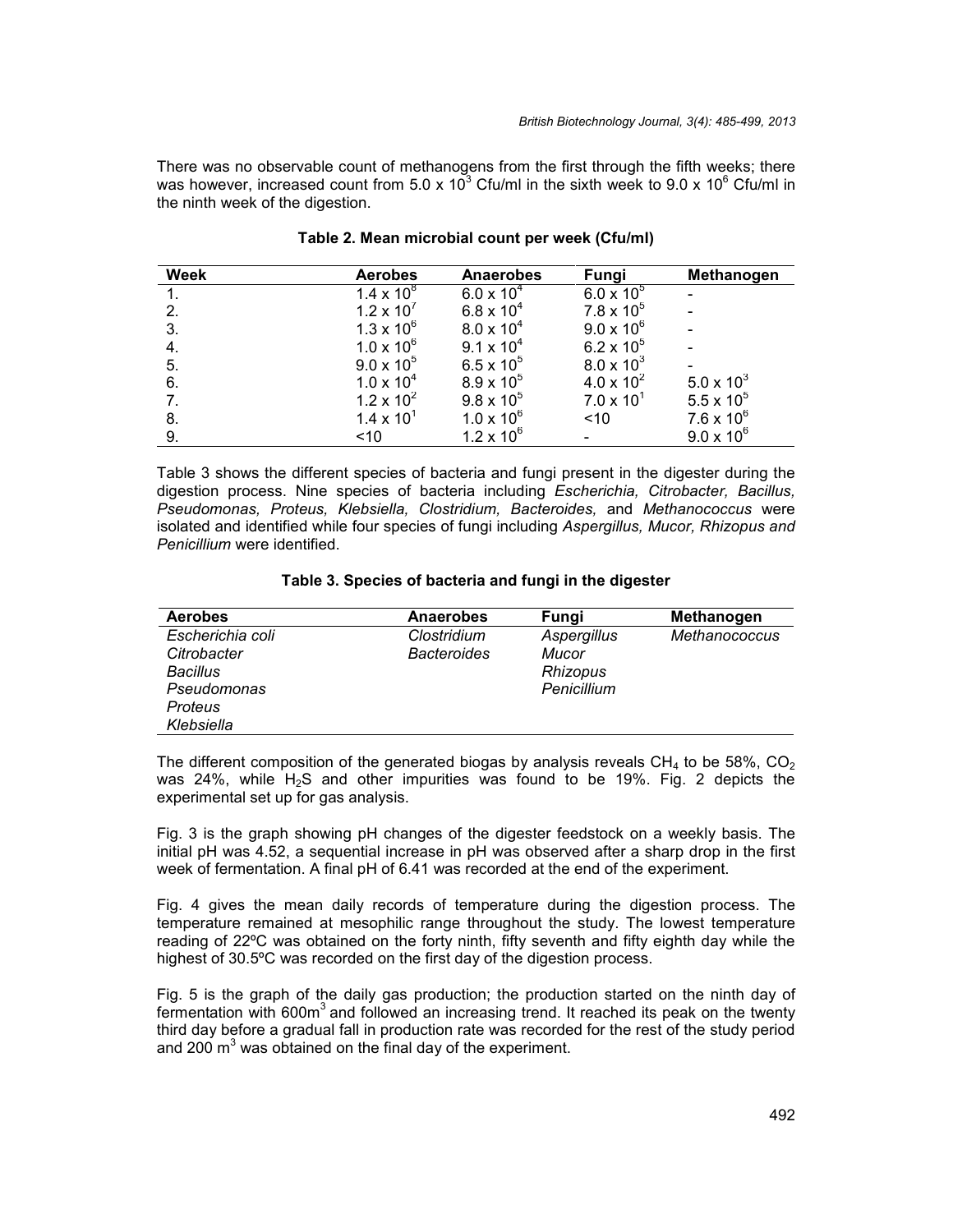

**Fig. 3. pH changes during digestion**



**Fig. 4. Daily temperature of digester feedstock**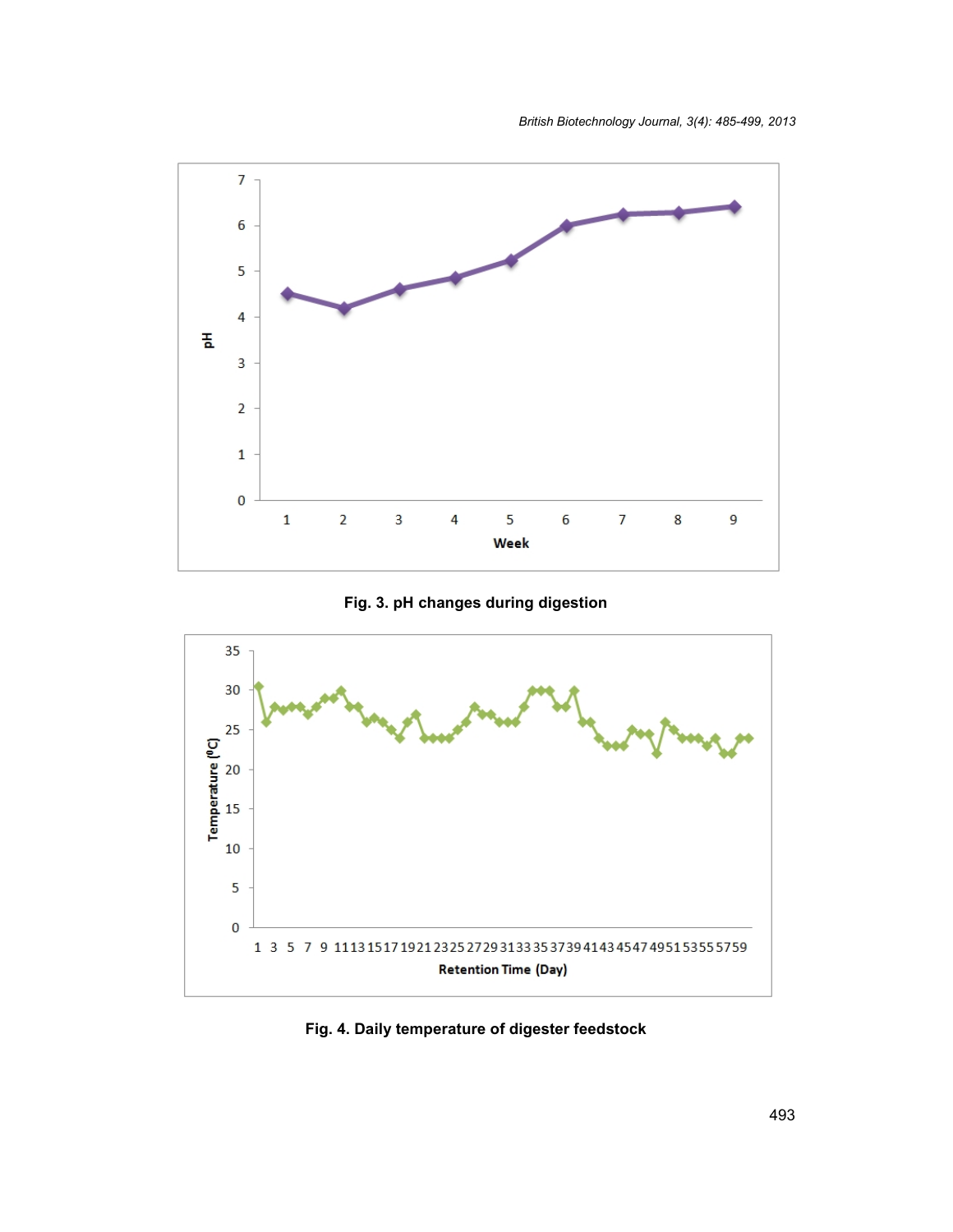

**Fig. 5. Daily gas production**

Fig. 6 gives the percentage distribution of the micro flora of the digester feedstock during the period of digestion. Aerobic organisms were top in the digester with 40% followed by anaerobic bacteria and fungi with 28% and 24% respectively while methanogenic bacteria were the least populated in the digester having 8%.



**Fig. 6. Percentage distribution of microorganisms in the digester**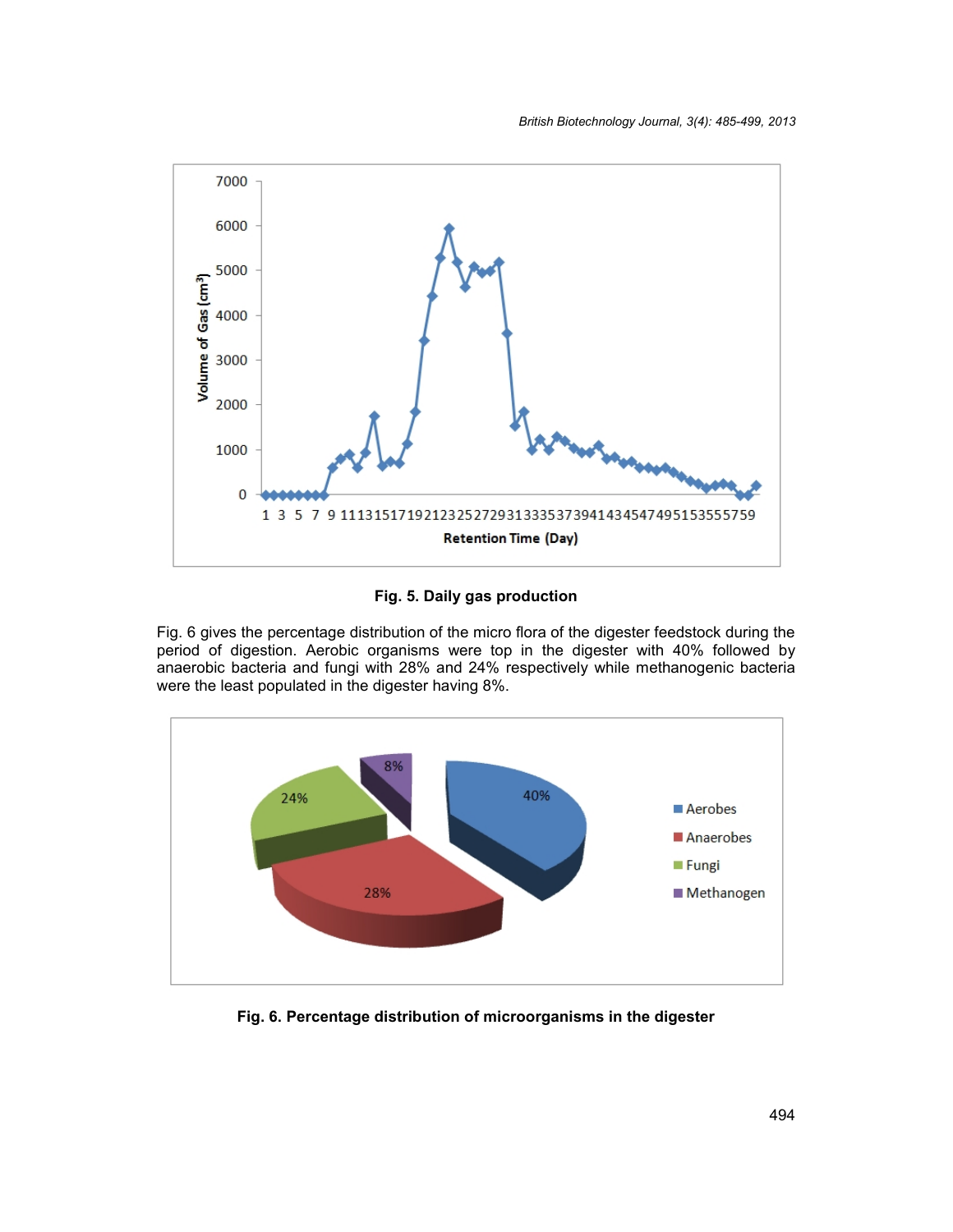#### **4. DISCUSSION**

The result of the physico-chemical analysis of the feedstock before and after anaerobic digestion reveal that there is reduction in BOD, COD and the ash content indicating that anaerobic digestion is a potent way of reducing these parameters from sludge or wastewater. The reduction in BOD observed in this study agrees with [48] that treating human waste through anaerobic digestion is a credibly ethical sanitation technology and removes Biochemical Oxygen Demand (BOD) from sewage, conserves nutrients (especially nitrogen compounds) and most importantly reduces pathogens. The value obtained for C/N ratio was far exceeding the optimum of between 20:1 and 30:1 for biogas generation from biomass. Too much of carbon may have retarded effective gas generation at some point during the digestion.

Also, the reduction in COD is in agreement with [49] who reported a high COD removal from supernatant of hydrothermally treated municipal sludge by up-flow anaerobic sludge blanket reactor (UASD). In a similar finding, Yoneyama et al. [50] reported the recovery of bioenergy from hydrothermally heated cow manure with COD removal rate reaching up to 75.9%.

The groups of bacteria isolated from the digester feedstock include *Bacillus, Escherichia, Clostridium, Klebsiella, Proteus and Bacteroides* some of which are acid-formers and a methane former *Methanococcus* species, the correct balance between these two groups of microorganisms determines the successful operation of anaerobic digesters for biogas production. The methane formers however multiply at a slower rate than acid formers and are very sensitive to environmental changes as seen in this research. Fungal isolates includes *Aspergillius, Rhizopus, Penicillium and Mucor* whose source could be the feedstock. Pritchard et al. [51] reported a similar result when he isolated *E. coli, Aspergillius, Clostridium botulinum, C. chavoie* and others from water contaminated by human excreta in Malawi. The decreasing trend seen in the aerobic count could be attributed to the increasing anaerobiosis. The acidic nature of the feedstock over the first four weeks of digestion could have supported the growth of acid-producing organisms despite the anaerobic condition. Increase in fungal isolates over the first three weeks even as the digestion becomes more anaerobic is in contrast with fungal general physiology and metabolism which is known to be purely aerobic and this calls for further research on this subject, however, the acidic condition of the digester could be a support for fungi which are known to be acid-loving.

The pH data obtained showed an initial fall to a more acidic level before assuming stable values toward neutrality, by the sixth week, a pH of 6.0 was obtained and remained within 6.0-6.41 throughout the fermentation period thus accounting for the sparce population of methanogens as well as reduced gas production. The initial drop in pH is important since activities of aerobes and facultative aerobes are essential to produce relevant acidic metabolites, which are acted on by methanogenic bacteria to produce methane. Methanogenesis occur best within a pH range of about 6 and 7.8 as seen in the present study which is in conjunction with the findings of [17,52] where the highest biogas yields were observed at digester pH 8.

The temperature of the digester remained constant at mesophilic range (22.0ºC-30.5ºC) throughout the fermentation period. Temperature has been observed by most workers to be quite critical for anaerobic digestion, since methane – producing bacteria operate most efficiently at temperatures  $30.0 - 40.0$ °C or  $50.0 - 60.0$ °C [53]. Temperature does not seem to have any significant effect on the amount of gas produced daily as revealed in this study, daily gas generation tend not to follow a specific and this is indicative of the fact that other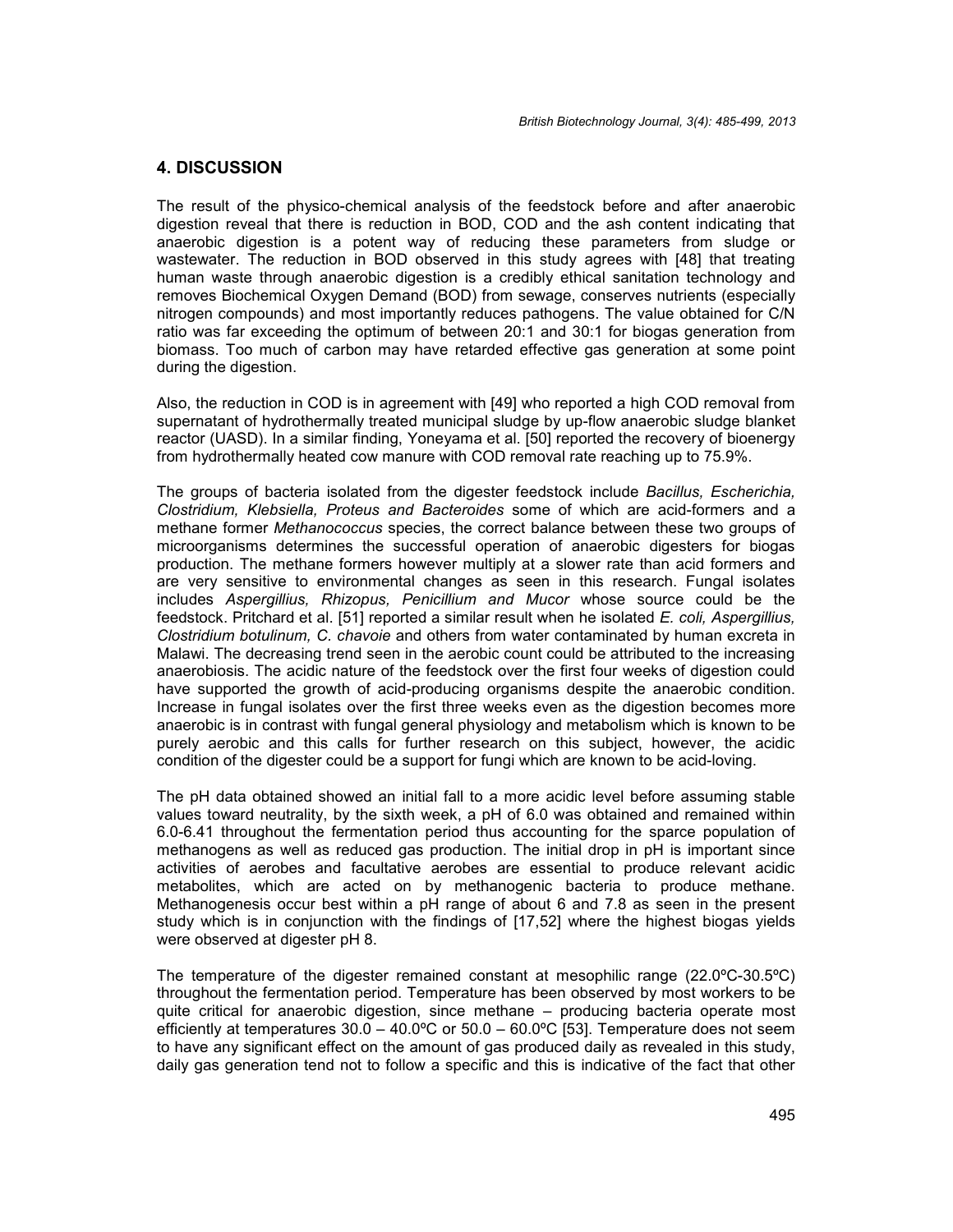parameters apart from temperature could be responsible for the quantity of biogas generated per day. The temperature of below 30ºC in which this experiment was operated, during the harmattan season of December to January, could have contributed to the slow development of methanogens and consequently low methane production. This is similar to the report of [53] that the recovery time for biogas production as well as the quality and quantity of biogas produced from agricultural materials are a function of the nature, and composition of the digester feedstock.

Gas generation commenced on the ninth day, it kept a steady increase rate and reached the peak on the twenty third day before dropping. This result agrees with the findings of [49] who reported an increasing trend of biogas production from commencement and a drop after 300 days from supernatants of hydrothermally treated municipal sludge by up-flow anaerobic sludge blanket reactor. Alkan-Ozkaynak and Karthikayan, [18] also reported a high rate of biogas production from treated thin sillage with a drop towards the end of the experiment.

# **5. CONCLUSION**

The results of this study have shown clearly that food wastes and human excreta, when used in combination are good substrates for biogas generation. These two wastes are the commonest in every home and usually end up in the dustbin or septic tank. Moreover, in a nation like Nigeria where there are no central waste treatment /recycling plants in her cities thus leading to the use of underground septic tanks in individual house, which are serving storage purposes only without any provision for the conversion of such wastes into energy forms like biogas which can then be used for cooking and other domestic purposes. The outcome of this research has given us a clear direction as to how to tackle this issue of domestic waste bioconversion especially food wastes and excreta. As the world and especially developing nations are changing direction from over reliance on fossil fuels because of its attendant pollution problems, the investment into alternative energy sources such as biogas would help arrest energy scarcity as well as militating against ecological disaster in addition to elimination and/or control of deforestation and erosion of the soil surface. Therefore, for developing countries of Africa and especially, Nigeria to survive her current energy crisis, the anaerobic digestion process could provide the much awaited solution if given the desired attention.

#### **ACKNOWLEDGEMENT**

The authors acknowledge the technical assistance of the glass blowing laboratory of Lagos State Polytechnique, Ikorodu campus, Lagos as well as that of Mr. Ejilude Seun of The Sacred Heart Hospital, Lantoro, Abeokuta who assisted in the microbial analysis.

# **COMPETING INTERESTS**

Authors have declared that no competing interests exist.

# **REFERENCES**

- 1. Gomez LD, Steele-King CG, McQueen-Mason SJ. Sustainable liquid biofuels from biomass: the writing's on the walls. New Phytologist. 2008;178:473-485.
- 2. Leandro SO, Andriana SF. From solid biowastes to liquid biofuels. In: Agricultural wastes. Nova Publications, Inc. 2009;1-25.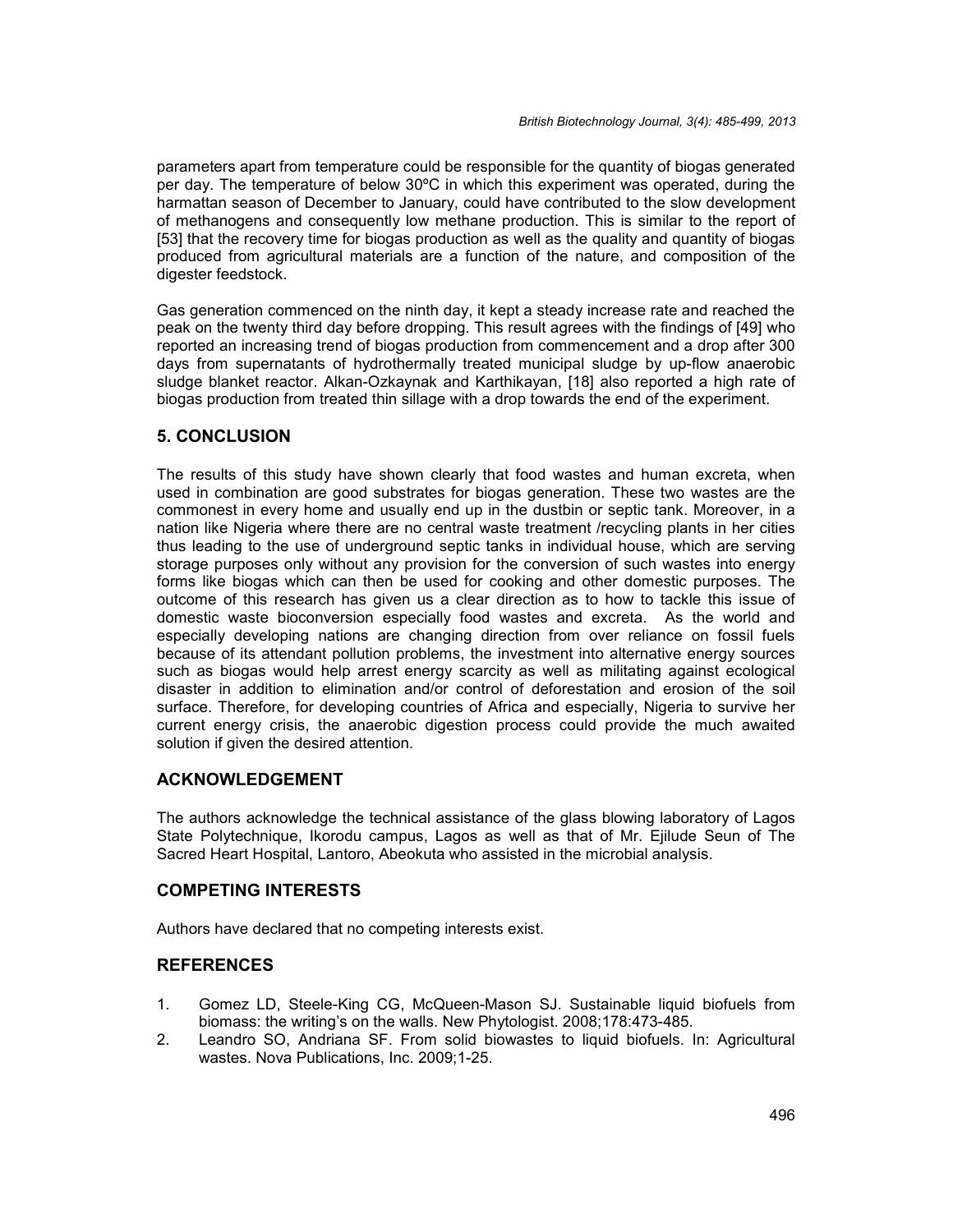- 3. Ni JQ, Nyns EJ. Diffusion of rural biogas technology: survey of experience. Sci. Technol. Develop. 1995;13:266-277.
- 4. Akinbami JFK, Ilori MO, Oyebisi TO, Akinwumi IO, Adeoti O. Biogas energy use in Nigeria: current status, future prospects and policy implications. Renew. Sust. Ene. Rev. 2001;5:97–112.
- 5. Walekhwa PN, Mugisha J, Drake L. Biogas energy from family-sized digesters in Uganda: Critical factors and policy implications. Ene. Pol. 2009;372754-2762.
- 6. USDA/FAS. United States Department of Agriculture/Foreign Agricultural Service; 2008. World Report: Cattle Population By Country available http://www.cattlenetwork.com/templates/newsarchive.html?sid=cn&cid=600361. 2008: Accessed January, 10th 2011.
- 7. Mshandete AM, Parawira W. Biogas technology research in selected sub-saharan africa. Afr. J Biotech. 2009;8(2):116-125.
- 8. UNDP. Human development report. UN Development Programme, New York; 2010. Available: http://hdr.undp.org/en/reports/global/hdr2010/chapters/. Accessed on 23 February 2011.
- 9. FAO. Food and Agriculture Organization (FAO), Rome, Italy. http://faostat.fao.org/site/626/DesktopDefault.aspx?PageID=626#ancor. Accessed on 1 March 2011.
- 10. Abdulrahim A. Nigeria's biogas potential estimated at 600,000MW: Quicknote bioenergy potential. Biopac*t,* Monday, August, 2006.
- 11. Adaramola MS, Oyewole OM. Wind speed distribution and characteristics in Nigeria. ARPN J. Eng. Appl. Sci. 2011;6:2.
- 12. Karki AB, Shrestha NJ, Bajgain S. Biogas as Renewable Energy Source in Nepal: Theory and Development. Nepal, BSP. Obtainable on www.snvworld.org Koberle, E. (1995): Animal Manure Digestion Systems in Central Europe. In: Proceedings of the Second Biomass Conference of the Americas, August 21-24, Portland, Oregon, National Renewable Energy Laboratory (NREL). 2005;23:34.
- 13. Ocwieja SM. Life cycle thinking assessment applied to three biogas projects in central uganda, being a report submitted in partial fulfillment of the requirements for the degree of master of science in environmental engineering, Michigan Technological University, available at http://www.cee.mtu.edu/peacecorps/studentfiles/Ocwieja- Uganda.pdf 2010; (17/5/2011).
- 14. Ahmadu TO. Comparative performance of cow dung and chicken droppings for biogas production, M.Sc Thesis Submitted to the Department of Mechanical Engineering, Ahmadu Bello University, Zaria; 2009.
- 15. Deublein and Steinhauser. Biogas from Waste and Renewable Resources; An Introduction. Wiley-VCH Verlag GnbH & Co KGaA. Weiheim; 2008.
- 16. Triolo MJ, Sommer GS, Moller BH, Weisbjerg RM, Jiang YX. A new algorithm to characterize biodegradability of biomass during anaerobic reaction: Influence of lignin concentration on methane production potential. Biores. Technol. 2011;102(20):9335- 9832.
- 17. Farrel AE, Plevin RJ, Turner BT, Jones AD, O'Hare M, Kammen DM. Ethanol can contribute to energy and environmental goals. Sci. 2006;311:506-508.
- 18. Alkan-Ozkaynak A, Karthikayan KG. Anaerobic digestion of thin sillage for energy recovery and water reuse in corn-ethanol plants. Biores. Technol. 2011;102(21):9891- 6.
- 19. Alatriste-Mondragon F, Samar P, Cox H, Ahring B, Iranpour R. Anaerobic codigestion of municipal, farm and industrial organic wastes: a survey of recent literature. Water Environ. Res. 2006;78:607-614.
- 20. Sokoto Energy Research Centre Information Brochure; 2004.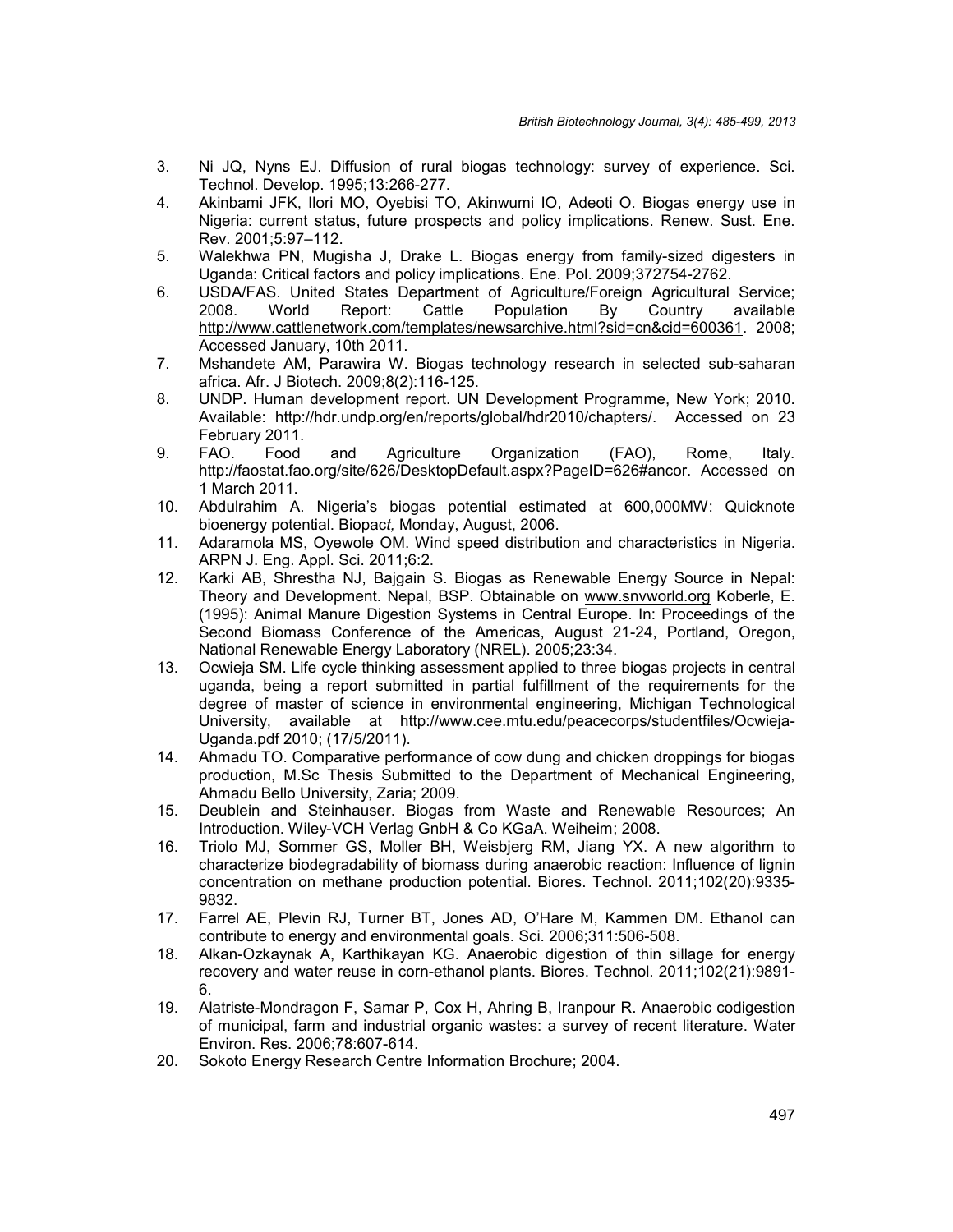- 21. Akinbami JFK, Akinwumi IO, Salami AT. Implications of environmental degradation in Nigeria. Nat. Res. Forum. 1996;20:319-331.
- 22. Akinbami JFK, Ilori MO, Oyebisi TO, Akinwuni IO, Adeoti O. Biogas energy use in Nigeria: current status, future prospects and policy implications. Renew. Sus. Ene. Rev. 2001;5:97-112.
- 23. Okagbue RN. Fermentation research in Nigeria. MIRCEN J. 1988;4:169-182.
- 24. Ubalua AO. Cassava wastes: treatment options and value addition alternatives. Afr. J. Biotech. 2008;6:2065-2073.
- 25. Odeyemi O. Resource Assessment for Biogas Production in Nigeria. *Nig. J. Microbiol.* 1993; 3: 59-64.
- 26. Akinluyi TO, Odeyemi O. Comparable seasonal methane production of five animal manures in Ile-Ife, Nigeria. In Abstracts, 14th Annual Conference, Nigerian Society for Microbiology. 1986;5.
- 27. Abubakar MM. Biogas generation from animal wastes. Nig. J. Renew. Ene. 1990;1:69- 73.
- 28. Lawal AK, Ayanleye TA, Kuboye AO. Biogas production from some animal wastes. Nig. J. Microbiol. 1995;10:124-130.
- 29. Mathew P. Gas production from animal wastes and its prospects in Nigeria. Nig. J.Solar Ene. 1982;2:98-106.
- 30. Ojolo SJ, Dinrifo RR, Adesuyi KB. Comparative study of biogas production from five substrates. Adv. Mat. Res. J. 2007;18(19):519-525.
- 31. Zuru AA, Dangoggo SM, Birnin-Yauri UA, Tambuwal AD. Adoption of thermogravimetric Kinetic models for kinetic analysis of biogas production. J. Renew Ene. 2002;29:97-107.
- 32. Atuanya EI and Aigbirior M. Mesophilic Biomethanation and Treatment of Poultry Wastewater using a Pilot Scale UASB Reactor. Env. Monit. Assess. 2002;77:139-147.
- 33. Adeyanju AA. Effect of seeding of wood-ash on biogas production using pig waste and cassava peels. J. Eng Appl. Sci. 2008;3:242-245.
- 34. Fariku S, Kidah MI. Biomass potentials of *Lophira lanceolata* fruit as a renewable energy resource. Afr. J. Biotech. 2008;7:308-310.
- 35. Weerasinghe B, Naqvi SHZ. Algal bioconversion of solar energy to biogas for rural development in the sub-saharan region. Paper Presented at the Science Association of Nigeria, Ibadan; 1983.
- 36. Odeyemi O. Biogas from *Eupatorium odorantum*, an alternative cheap energy source for Nigeria. In Global impacts of Applied Microbiology, 6th International Conference, pp. 246-252, eds. Emejuaiwe SO, Ogunbi O and Sanni SO., London: Academic Press; 1981.
- 37. Pritchard M, Mkandawire T, Edmondson A, O"Neill JG, Kululanga G. Potential of using plant extracts for purification of Shallow well water in Malawi. Phys. Chem. Earth. 2009;34:799-805.
- 38. Yongabi KA, Harris PL, Sambo AS, Agho MO. Managing Cow Dung with A Cheap, LowTech Plastic Digester. Proceedings of the 29 WEDC International Conference on Water and Environmental Sanitation co-organised by Water Engineering Development Centre-of Loughborough University, UK, in conjunction with the Ministry of water resources, Abuja holding at Abuja on September 22-26 2003;486-489.
- 39. Yongabi KA, Harris PL, Lewis DM. Poultry faeces management with a simple low cost plastic digester. Afr. J. Biotechnol. 2009;8(8):1560-1566 .
- 40. Gagliardi JV, Karns JS. Leaching of *Escherichia coli* O157:H7 in diverse soils under various agricultural management practices. Appl. Environ. Microbiol. 2000;66:877-883.